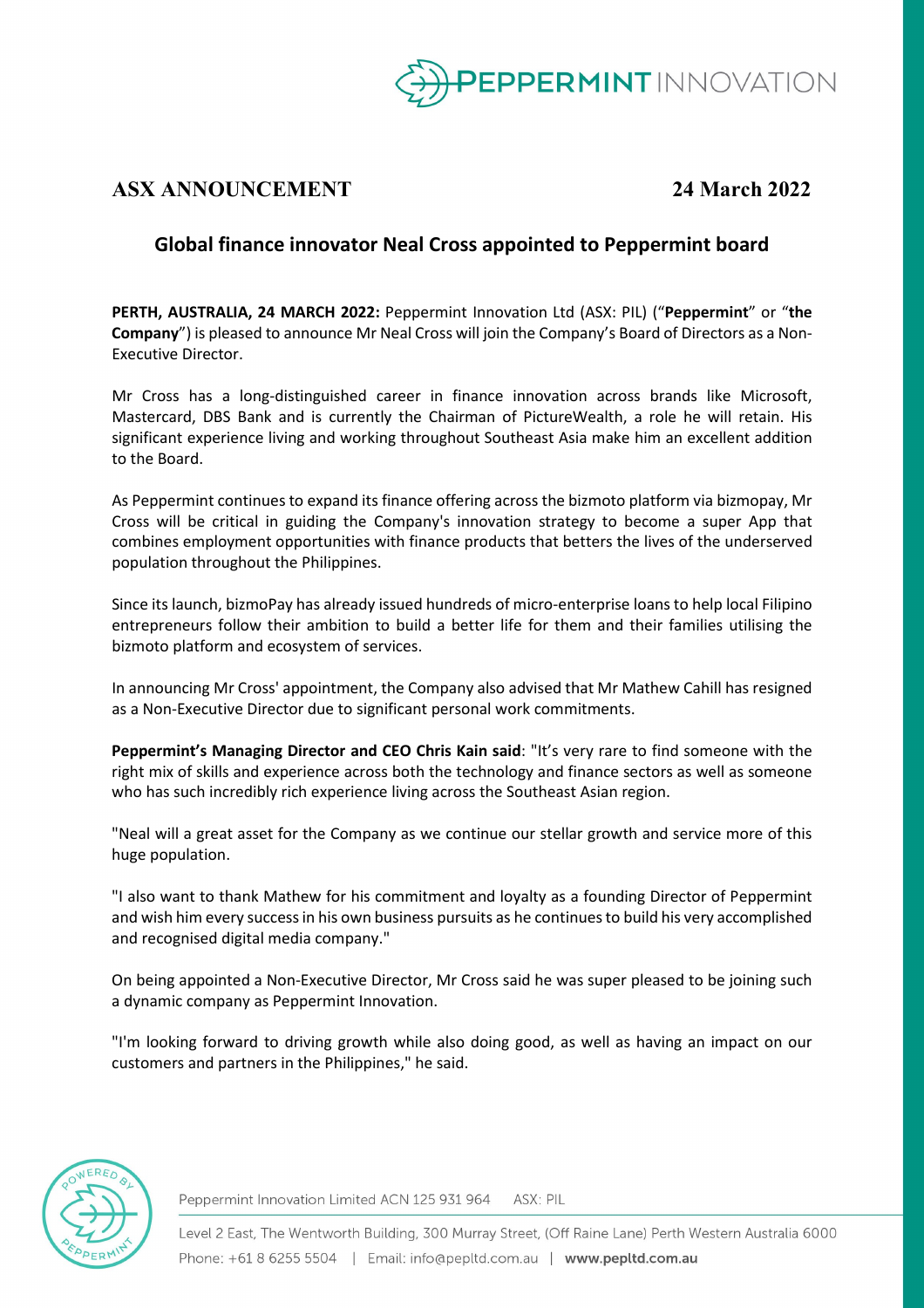

"Today, only 30% of Filipinos have formal banking services and this is driving them to higher cost providers for lending and payment services. Peppermint is making this more accessible and cost effective and it is improving people's lives."

#### **About Neal Cross**

Mr Neal Cross is a globally recognised corporate, social and start-up entrepreneur with a long track record across blue-chip technology, finance, and data companies. He is currently co-founder and chairman of PictureWealth, one of the world's fastest growing wealth fintech companies, and serves on the advisory board of Razer Fintech.

Prior to this, Mr Cross was the Chief Innovation Officer at DBS Bank where he drove their transformation into a global innovation powerhouse culminating in achieving the world's best Digital Bank 2016 and 2018 and world's best bank three times across 2018 and 2019. He has advised hundreds of major brands in Asia and is a trusted adviser to several leading CEO's, government agencies and start-ups.

Privately, he has been awarded the world's most disruptive CIO/CTO globally from judges Sir Richard Branson and Apple co-founder Steve Wozniak and is a regular winner of best innovation lab and innovation leader awards.

His early life as a game developer has left him with a passion for gaming and the realisation that software should be engaging and rewarding. To this end, Mr Cross is passionate about solving problems in an elegant manner and deploys world class programs to engage the entire work force in the business of innovation.

In his spare time, he has built social enterprises to help save the endangered orangutans and coral reefs in Sumatra and was recently listed in "The Meaningful Business 100" which focuses on the individual, cutting through the corporate messaging to uncover which leaders are driving truly impactful, purpose-led business to align with the United Nations Sustainable Development Goals (SDGs).

#### **Ends**

This ASX announcement has been approved by Peppermint Innovation Limited's Board of Directors and authorised for release.

#### **For more information, please contact:**

Chris Kain Managing Director & CEO Peppermint Innovation Limited E: [info@pepltd.com.au](mailto:info@pepltd.com.au)



Peppermint Innovation Limited ACN 125 931 964 ASX: PIL

Level 2 East, The Wentworth Building, 300 Murray Street, (Off Raine Lane) Perth Western Australia 6000 Phone: +61 8 6255 5504 | Email: info@pepltd.com.au | www.pepltd.com.au